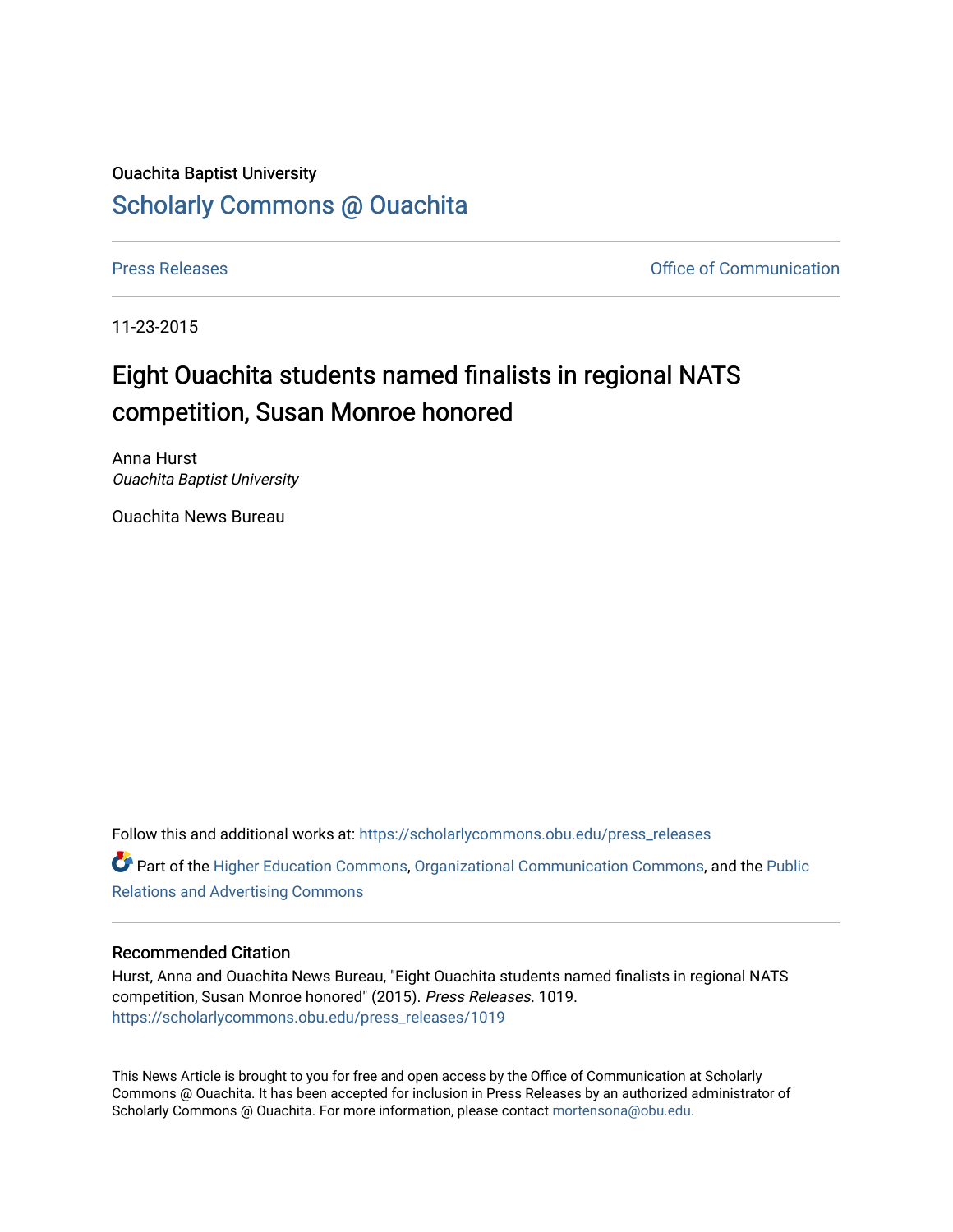

## **Eight Ouachita students named finalists in regional NATS competition, Susan Monroe honored**

*By Anna Hurst*

November 23, 2015 For more information, contact OBU's news bureau at [newsbureau@obu.edu](mailto:newsbureau@obu.edu) or (870) 245-5208.

ARKADELPHIA, Ark. --Eight Ouachita Baptist University students were named finalists at the 40th annual Southern Region National Association of Teachers of Singing (NATS) conference held recently at the University of Louisiana at Monroe. Among the finalists, Esther Atkinson, a sophomore musical theatre student, earned two first place awards. Susan Monroe, OBU staff accompanist, also received the James Ronald Brothers Award for Outstanding Collaborative Pianist in the southern region of NATS.

Conference attendees included students from universities and private studios in Arkansas, Louisiana and Mississippi. Participants auditioned in classical or music theatre divisions. All OBU voice teachers who attended the conference served as judges for the multiple round audition process and staff collaborative pianists Kristen LaMadrid, Susan Monroe and Phyllis Walker assisted the students.

"The NATS audition approximates a real-life experience as well or perhaps better than any other," said Dr. Jon Secrest, coordinator of OBU's vocal studies program and professor of music. "The OBU vocal studies program and our team of professional singing teachers are always encouraged when our students are awarded for their hard work and diligence. Awards are the affirmation of a work ethic that produces growth and results, the 'icing on the cake,' if you will.

"This should not diminish the efforts of those who were not lucky enough to receive awards, for their work is just as important," Secrest added. "The regional NATS conference and auditions are designed to augment the vocal development and instruction our students receive at OBU and provide an additional outlet for their creative efforts."

This year's conference offered a recital and master class experience featuring guest artists and clinicians from outside the region. For the first time in 22 years, a Broadway performer served as a guest artist at the southern regional conference.

"When I became regional governor for NATS some three years ago, one of my goals for the region was to feature a Broadway singer/actor in our annual guest recital," Secrest said. "Our guest artist this year was Broadway star Kyle Dean Massey. His Thursday evening recital was the highlight of the conference."

Massey taught a music theatre master class that included two Ouachita students, Hunter Brown and Bethany Gere, in addition to six others from throughout the region.

In a region filled with "many very accomplished pianists," Susan Monroe said she considered receiving the James Ronald Brothers Award to be "a real honor."

"Collaborative pianists are their own worst critics," she said. "We hear all our own mistakes, and worry that our errors will confuse students in performance, so it is encouraging to know that our peers see excellence in our work. I did not think many people noticed the collaborative pianists, so it was very humbling to realize that people were watching me, even on bad-attitude days. As a Christian, it is good to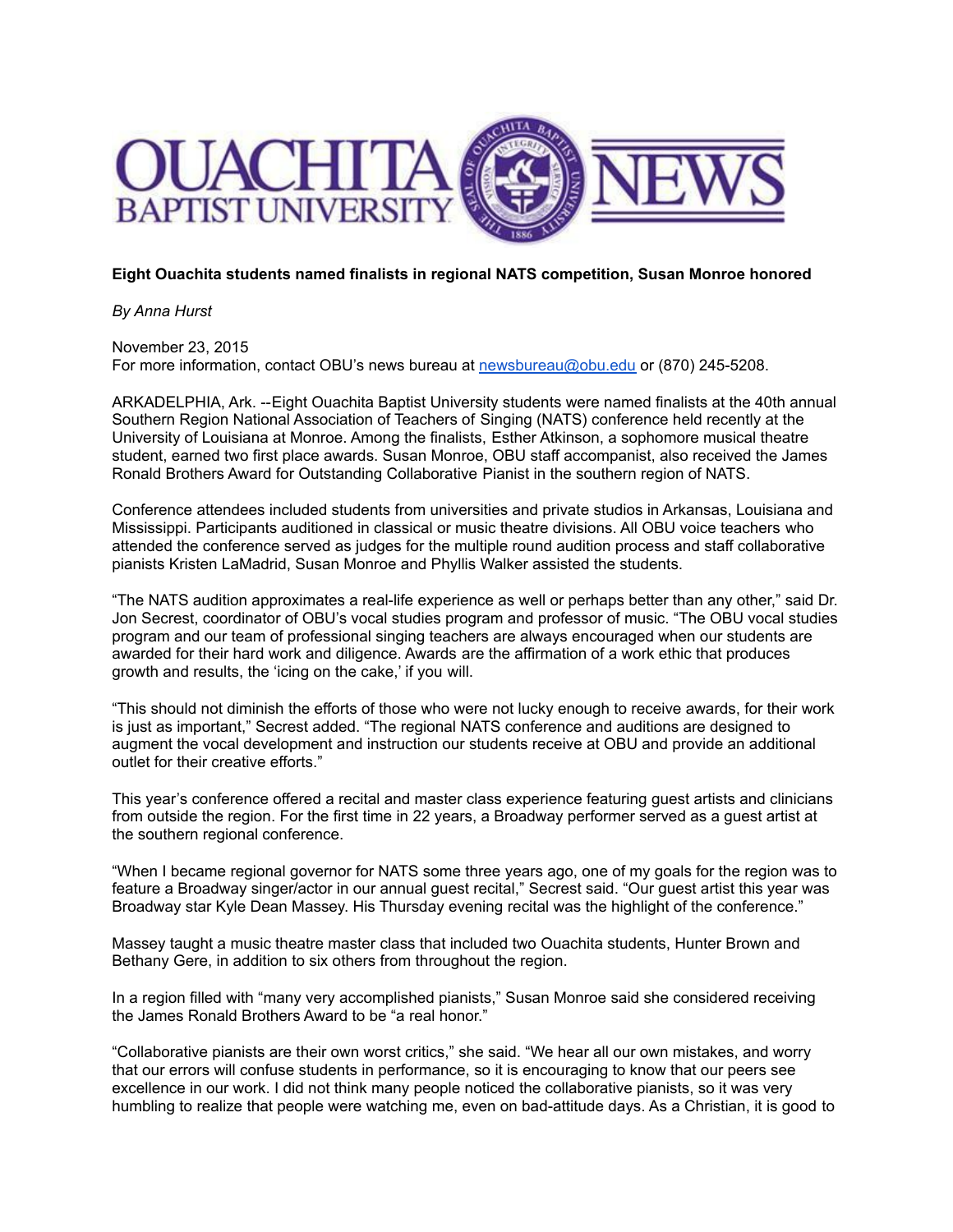be reminded that my attitudes, words and actions should reflect Jesus, that He gives me the abilities and opportunities to perform and that all the glory belongs to Him.

"I am very proud of our vocal students who performed at NATS this fall and their support of each other," Monroe added. "I just started my ninth year as an accompanist here at OBU, and it is a privilege to get to work with very appreciative vocal professors who help me grow as a collaborator and very forgiving students who are joys to work with."

The following Ouachita students were NATS finalists, in order of hometown:

Crossett, Ark. – Seth Russell, a senior vocal performance student of Dr. Jon Secrest, earned third place in the senior men division.

Jonesboro, Ark. – Will Stotts, a sophomore musical theatre student of Dr. Jon Secrest, placed second in the lower college music theatre men division.

Plano, Texas – Amy Lytle, a junior worship arts student of Dr. Becky Morrison, earned fourth place in the freshman women division.

Rogers, Ark. – Esther Atkinson, a sophomore musical theatre student of David Stanley, placed first in the sophomore women division and in the lower college music theatre women division.

Russellville, Ark. – Hannah Hines, a junior musical theatre student of Dr. Margaret Garrett, placed second in the lower college music theatre women division. Scotty Scott, a freshman musical theatre student of Dr. Jon Secrest, earned third place in the lower college music theatre men division.

Texarkana, Texas – Tara Clem, a senior musical theatre student of Dr. Jon Secrest, earned fourth place in the upper college music theatre women division.

White Hall, Ark. – Bethany Gere, a senior musical theatre student of Dr. Margaret Garrett, placed second in the upper college music theatre women division.

Additionally, Brooke Melton, a high school student of Dr. Becky Morrison, earned third place in the high school women music theatre division.

Other Ouachita students named NATS semifinalists, in order of hometown, include:

Barling, Ark. – Zach Myers, a freshman musical theatre student of Dr. Glenda Secrest, was a semifinalist in the lower college music theatre men division.

Bella Vista, Ark. – Beth Crisler, a junior vocal performance student of Suzetta Glenn, was a semifinalist in the junior women division.

Benton, Ark. – Matthew Burns, a freshman choral music education student of Dr. Glenda Secrest, was a semifinalist in the lower college music theatre men division. Mercedes Mata, a freshman musical theatre student of Dr. Margaret Garrett, was a semifinalist in the lower college music theatre women division.

Bonnerdale, Ark. – Victoria Bateman, a senior choral music education student of David Stanley, was a semifinalist in the senior women division.

Central City, Ark. – Hunter Brown, a senior musical theatre student of Dr. Glenda Secrest, was a semifinalist in the lower college music theatre men division.

Frisco, Texas – Alexis Morgan, a junior choral music education student of Dr. Glenda Secrest, was a semifinalist in the junior women division and the upper college music theatre women division.